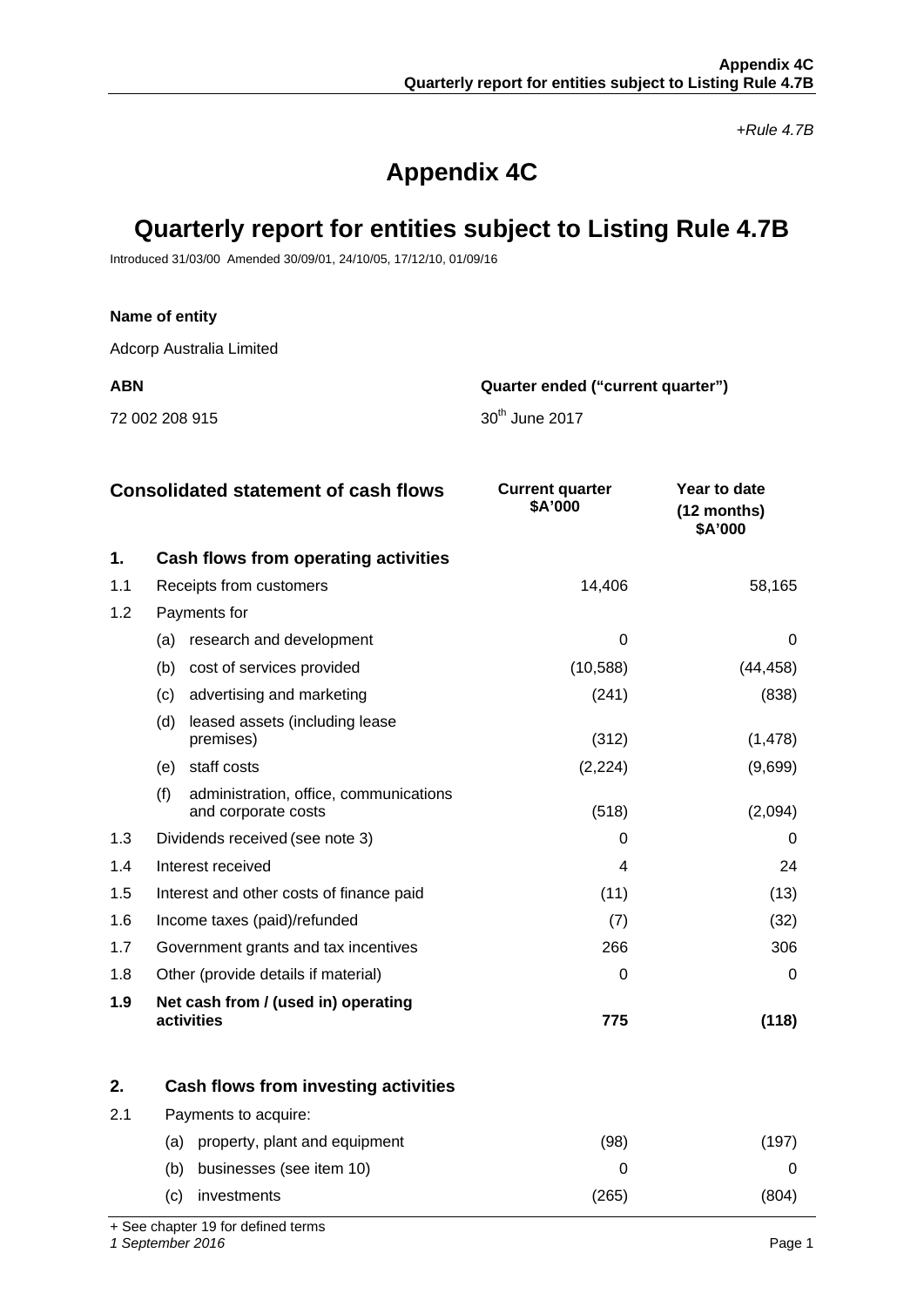|     | <b>Consolidated statement of cash flows</b>                           | <b>Current quarter</b><br>\$A'000 | Year to date<br>(12 months)<br>\$A'000 |
|-----|-----------------------------------------------------------------------|-----------------------------------|----------------------------------------|
|     | (d)<br>intellectual property                                          | $\Omega$                          | 0                                      |
|     | (e)<br>other non-current assets (including<br>software & intangibles) | (19)                              | (196)                                  |
| 2.2 | Proceeds from disposal of:                                            |                                   |                                        |
|     | property, plant and equipment<br>(a)                                  | 0                                 | 4                                      |
|     | (b)<br>businesses (see item 10)                                       | 0                                 | 0                                      |
|     | investments<br>(c)                                                    | 0                                 | 0                                      |
|     | (d)<br>intellectual property                                          | 0                                 | 0                                      |
|     | other non-current assets (including<br>(e)<br>software & intangibles) | $\Omega$                          | 0                                      |
| 2.3 | Cash flows from loans to other entities                               | $\Omega$                          | 0                                      |
| 2.4 | Dividends received (see note 3)                                       | 0                                 | 0                                      |
| 2.5 | Other (provide details if material)                                   |                                   |                                        |
|     | (Payment)/Refunds for security<br>(a)<br>deposits                     | 62                                | 0                                      |
| 2.6 | Net cash from / (used in) investing<br>activities                     | (319)                             | (1, 193)                               |

| 3.   | Cash flows from financing activities                                           |           |              |
|------|--------------------------------------------------------------------------------|-----------|--------------|
| 3.1  | Proceeds from issues of shares                                                 | 0         | 0            |
| 3.2  | Proceeds from issue of convertible notes                                       | $\Omega$  | 0            |
| 3.3  | Proceeds from exercise of share options                                        | 0         | O            |
| 3.4  | Transaction costs related to issues of<br>shares, convertible notes or options | ∩         | 0            |
| 3.5  | Proceeds from borrowings                                                       | 98        | 98           |
| 3.6  | Repayment of borrowings                                                        | (7)       | (10)         |
| 3.7  | Transaction costs related to loans and<br>borrowings                           | $\Omega$  | <sup>0</sup> |
| 3.8  | Dividends paid                                                                 | 0         | 0            |
| 3.9  | Other (provide details if material)                                            |           |              |
|      | Payments for invoice financing<br>(a)                                          | (10, 421) | (44,600)     |
|      | Proceeds from invoice financing<br>(b)                                         | 10,292    | 44,513       |
| 3.10 | Net cash from / (used in) financing<br>activities                              | (39)      |              |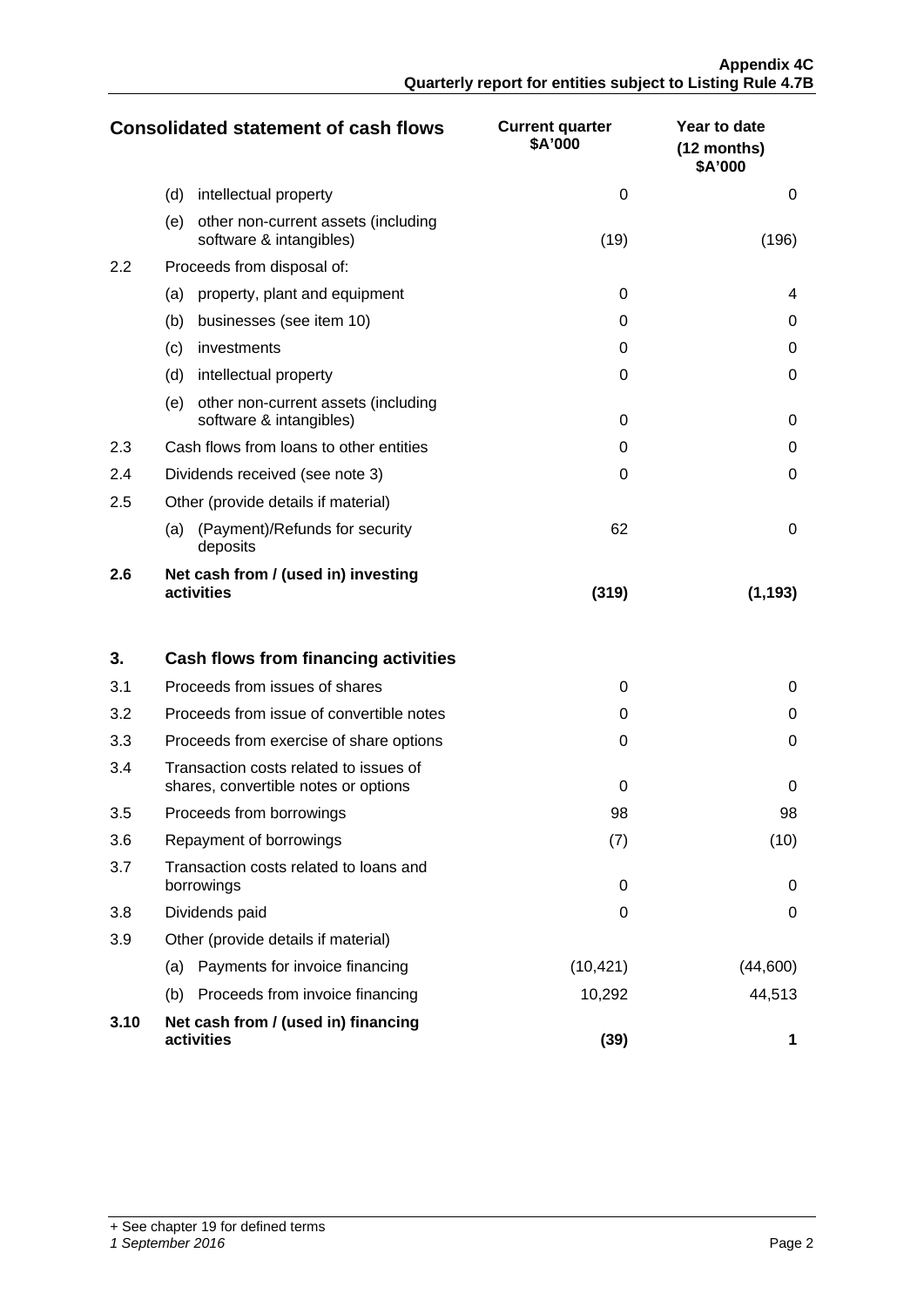| <b>Consolidated statement of cash flows</b> |                                                                          | <b>Current quarter</b><br>\$A'000 | Year to date<br>$(12$ months)<br>\$A'000 |
|---------------------------------------------|--------------------------------------------------------------------------|-----------------------------------|------------------------------------------|
| 4.                                          | Net increase / (decrease) in cash and<br>cash equivalents for the period |                                   |                                          |
| 4.1                                         | Cash and cash equivalents at beginning of<br>quarter/year to date        | 2,913                             | 4,639                                    |
| 4.2                                         | Net cash from / (used in) operating<br>activities (item 1.9 above)       | 775                               | (118)                                    |
| 4.3                                         | Net cash from / (used in) investing activities<br>(item 2.6 above)       | (319)                             | (1, 193)                                 |
| 4.4                                         | Net cash from / (used in) financing activities<br>(item 3.10 above)      | (39)                              |                                          |
| 4.5                                         | Effect of movement in exchange rates on<br>cash held                     | $\Omega$                          |                                          |
| 4.6                                         | Cash and cash equivalents at end of<br>quarter                           | 3,329                             | 3.329                                    |

| 5.  | Reconciliation of cash and cash<br>equivalents<br>at the end of the quarter (as shown in the<br>consolidated statement of cash flows) to the<br>related items in the accounts | <b>Current quarter</b><br>\$A'000 | <b>Previous quarter</b><br>\$A'000 |
|-----|-------------------------------------------------------------------------------------------------------------------------------------------------------------------------------|-----------------------------------|------------------------------------|
| 5.1 | Bank balances                                                                                                                                                                 | 2.576                             | 2.163                              |
| 5.2 | Call deposits                                                                                                                                                                 |                                   |                                    |
| 5.3 | <b>Bank overdrafts</b>                                                                                                                                                        |                                   |                                    |
| 5.4 | Other (provide details)                                                                                                                                                       |                                   |                                    |
|     | (a) Term Deposit                                                                                                                                                              | 753                               | 749                                |
| 5.5 | Cash and cash equivalents at end of<br>quarter (should equal item 4.6 above)                                                                                                  | 3.329                             | 2.91                               |

## **6.** Payments to directors of the entity and their associates

- 6.1 Aggregate amount of payments to these parties included in item 1.2
- 6.2 Aggregate amount of cash flow from loans to these parties included in item 2.3
- 6.3 Include below any explanation necessary to understand the transactions included in items  $6.1$  and  $6.2$

Directors Fees

| <b>Current quarter</b><br>\$A'000 |  |
|-----------------------------------|--|
| (22)                              |  |
| 0                                 |  |
|                                   |  |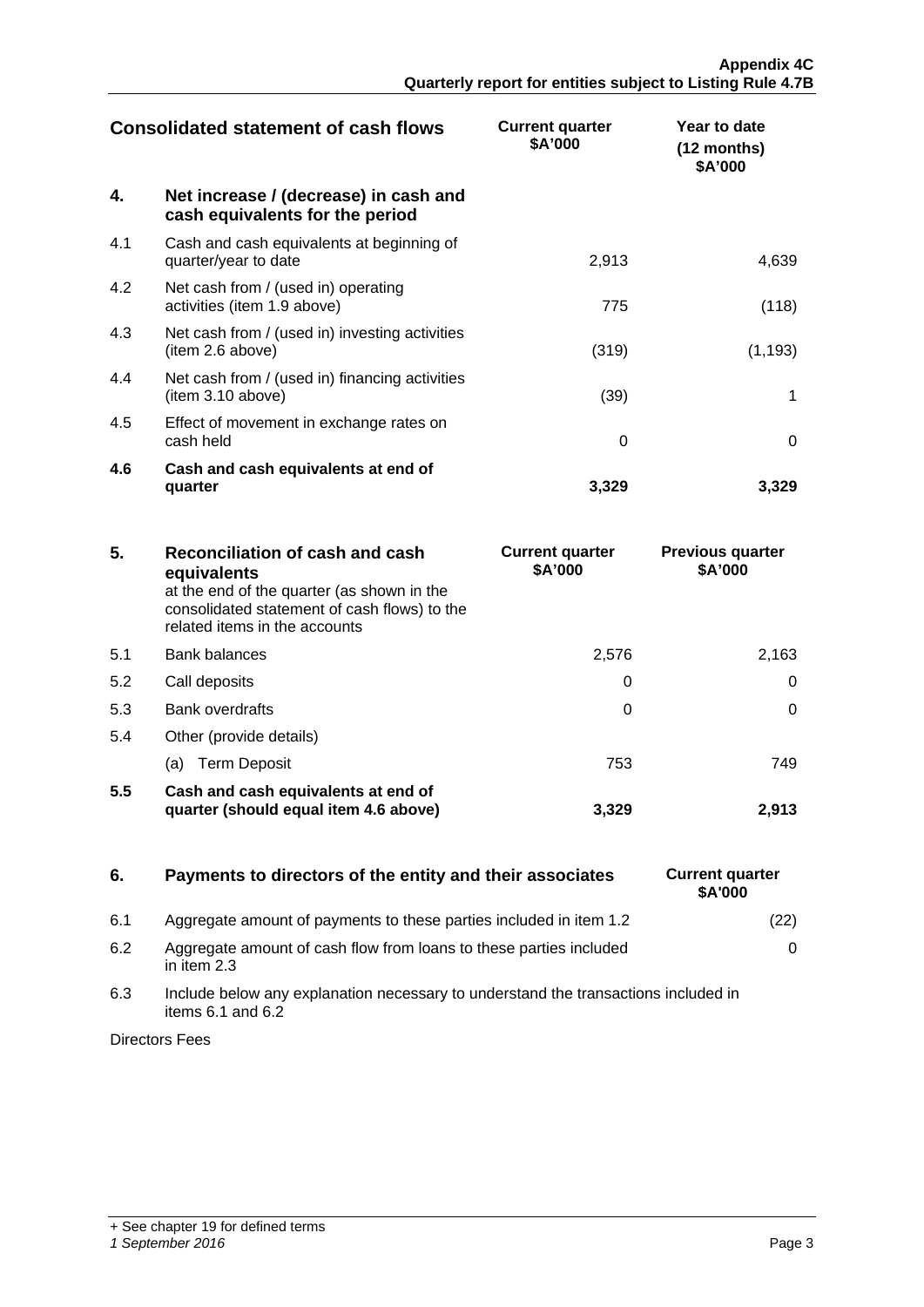## **7. Payments to related entities of the entity and their associates**

7.1 Aggregate amount of payments to these parties included in item 1.2 0

| <b>Current quarter</b><br>\$A'000 |  |
|-----------------------------------|--|
|                                   |  |
|                                   |  |

- 7.2 Aggregate amount of cash flow from loans to these parties included in item 2.3  $\qquad \qquad \qquad \vert$
- 7.3 Include below any explanation necessary to understand the transactions included in items  $7.1$  and  $7.2$

| N/A |  |
|-----|--|
|     |  |

- **8. Financing facilities available** *Add notes as necessary for an understanding of the position*
- 8.1 Loan facilities
- 8.2 Credit standby arrangements
- 8.3 Other (please specify)
	- (a) Invoice financing facility
	- (b) Equipment finance facility

| <b>Total facility amount</b><br>at quarter end<br>\$A'000 | Amount drawn at<br>quarter end<br>\$A'000 |
|-----------------------------------------------------------|-------------------------------------------|
|                                                           |                                           |
|                                                           |                                           |
|                                                           |                                           |
| 1,500                                                     |                                           |
|                                                           |                                           |

8.4 Include below a description of each facility above, including the lender, interest rate and whether it is secured or unsecured. If any additional facilities have been entered into or are proposed to be entered into after quarter end, include details of those facilities as well.

Invoice finance facility and Equipment finance facility in place with Thorn Trade Debtor Finance ("TTDF"). TTDF hold security over any invoices offered for finance and all other company property. Interest on the invoice finance facility during the current quarter was charged at 8.50%. Interest on the equipment finance facility during the current quarter was charged at 11%.

| 9.  | <b>Estimated cash outflows for next quarter</b>               | <b>SA'000</b> |
|-----|---------------------------------------------------------------|---------------|
| 9.1 | Research and development                                      | $^{(1)}$      |
| 9.2 | Cost of services provided                                     | (10,980)      |
| 9.3 | Advertising and marketing                                     | (175)         |
| 9.4 | Leased assets (including lease premises)                      | (332)         |
| 9.5 | Staff costs                                                   | (2, 343)      |
| 9.6 | Administration, office, communications and corporate<br>costs | (446)         |
| 9.7 | Other (provide details if material)                           |               |
|     | Payments to acquire investments<br>(a)                        |               |
| 9.8 | <b>Total estimated cash outflows</b>                          |               |